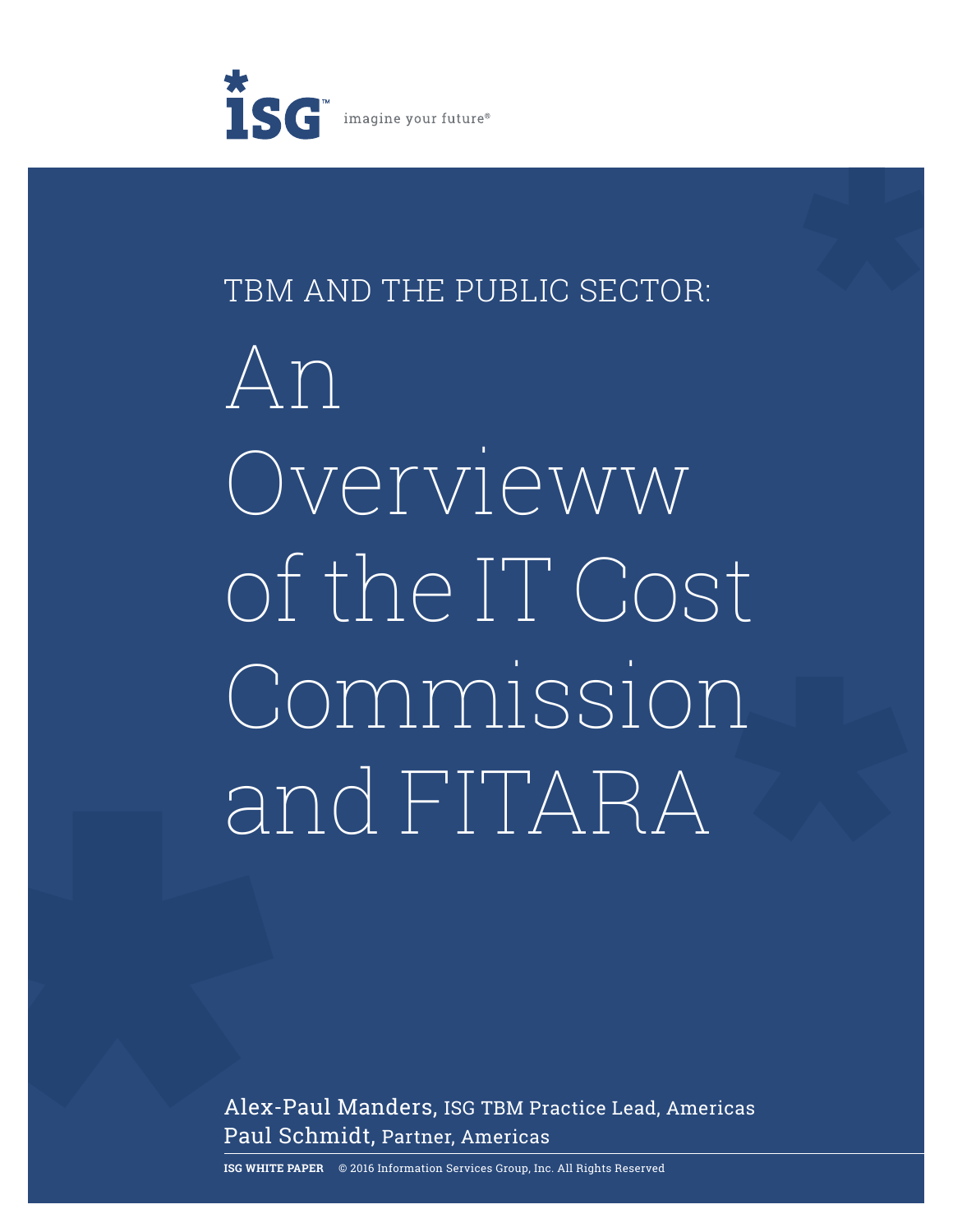

# INTRODUCTION

In the age of digital transformation, the advantage of IT cost transparency is that it gives organizations the insights they need into current IT spending so they can make informed decisions that will translate into sound IT investments over the long term. In essence, the future competitive state of an organization—even an organization like the United States federal government—depends on the IT decisions it makes today. And, like so many businesses, the federal government is signaling it is ready to embrace the digital era and the future of IT cost management.

In 2015, the Technology Business Management (TBM) Council formed the Commission on IT Cost, Opportunity, Strategy and Transparency (IT COST) as a joint initiative to align private sector IT domain experts with their federal agency CIO counterparts. In July 2016, the IT COST Commission issued the I**[T COST Commission Report](http://tbmcouncil.org/get-involved/it-cost-commission.html)** that outlines best practices and recommendations for the federal government to improve federal agency IT spending in keeping with the **[Federal Information Technology Acquisition Reform](https://management.cio.gov/)** (FITARA) Act passed by Congress in 2014.

The report focuses on how a standardized IT costing taxonomy would enable the federal government to more easily implement federal guidelines established by FITARA. ISG assisted with the development of the IT COST report by leading the team and process dedicated to creating a framework based on TBM metrics and benchmarking. The report contains many use cases to demonstrate the benefits of IT cost benchmarking within a standardized taxonomy and outlines the need for federal agencies to establish improved guidelines, policies and procedures in IT services procurement. The goal is to optimize resources, transparency and accountability for federal taxpayer dollars.

The implementation of TBM practices designed to meet FITARA compliance expectations will require significant coordination and governance within and among federal agencies and their employees. According to the IT COST Commission report, strategies necessary to achieve FITARA goals may include consolidating data centers, eliminating redundancies and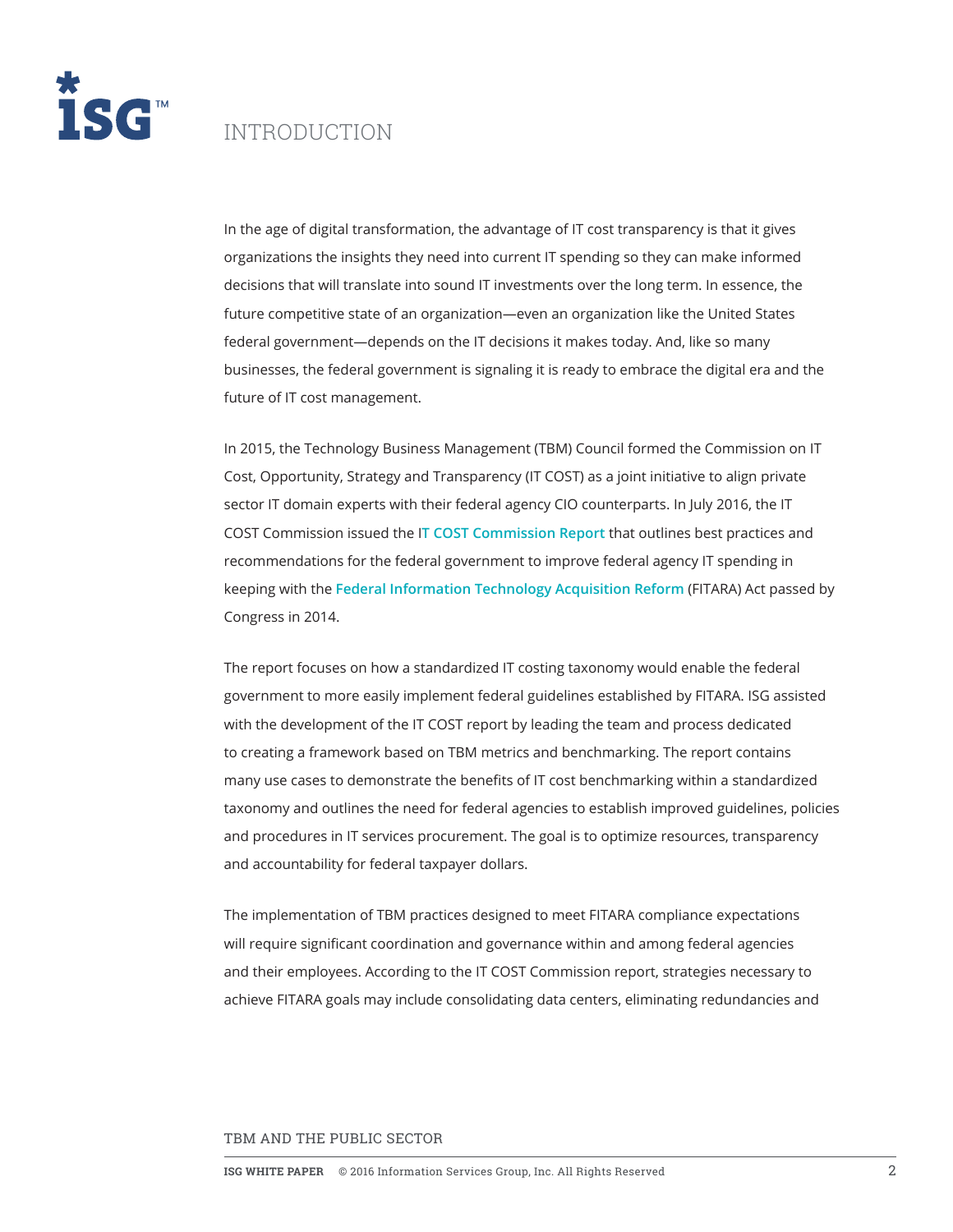

embracing "IT strategies, processes, systems, roles and ways of making technology decisions that impact stakeholders well beyond IT." This approach will free resources to commit to new IT investments and practices.

On the surface, solving for FITARA compliance at the federal level may appear as complicated as a jigsaw puzzle. However, the application of a standardized taxonomy—referred to as the TBM taxonomy—will give federal agencies a starting point and a baseline for achieving greater IT cost transparency and meeting their FITARA regulations and mandates. Now is the time; as CIO Richard McKinney of the U.S. Department of Transportation noted during a final presentation of the TBM Council report, this may be the "last chance to get this right" in terms of getting overall federal IT spending under control.

Key themes throughout the report include benchmarking, sourcing and organizational alignment. The overall IT COST findings are consistent with the advice of many private sector professionals in the TBM space. More than 7,000 LinkedIn professional profiles now include a TBM reference, and according to the TBM Council, today's TBM practitioners represent the management of \$650 Billion in enterprise IT spending.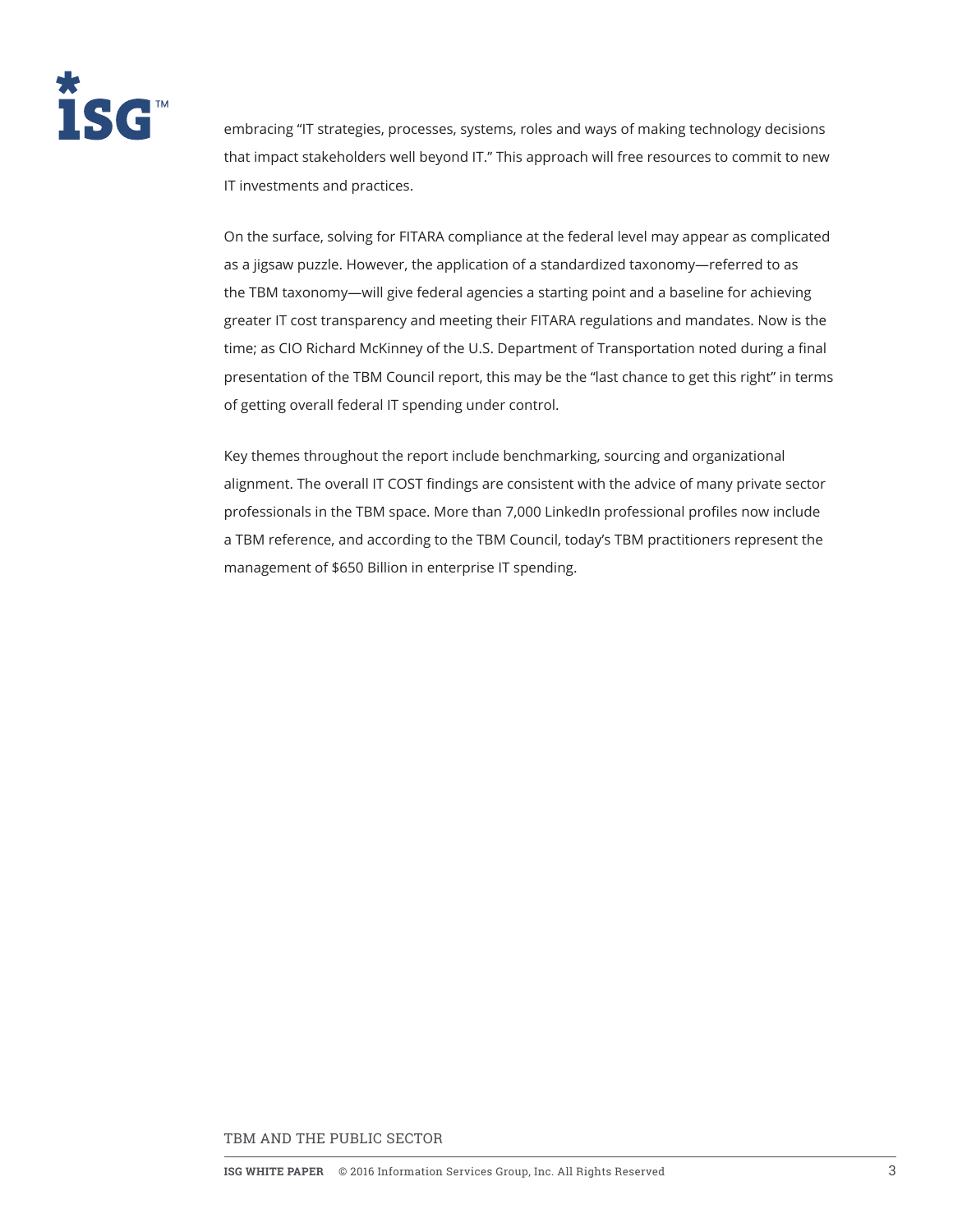

### **BACKGROUND**

#### **What is technology business management?**

Founded in 2012, the TBM Council focuses on developing "a definitive framework for managing the business of IT by establishing standards and providing ongoing collaboration and education opportunities." The Federal IT COST Commission Report states: "Technology Business Management is a value-management framework instituted by CIOs, CTOs, and other technology leaders. Founded on transparency of costs, consumption and performance, TBM gives technology leaders and their business partners the facts they need to collaborate on business-aligned decisions. Those decisions span supply and demand to enable the financial and performance tradeoffs necessary to optimize run-the-business spending and accelerate business change. The framework is backed by a community of CIOs, CTOs, and other business leaders on the Technology Business Management Council".

ISG's definition of TBM supports the TBM Council's mission of establishing an IT costing taxonomy that leverages automation and standardization. In addition, ISG has developed a multidimensional framework for TBM, which includes people, process, data, technology, strategy and analytics (see Figure 1). Within each of these dimensions, we extend the principles of a standardized IT costing taxonomy and apply them in a holistic manner to develop comprehensive and strategic TBM programs. Our approach to TBM is designed to drive and support enterprise-wide IT transformational programs through each of the core tenets of our multidimensional framework.

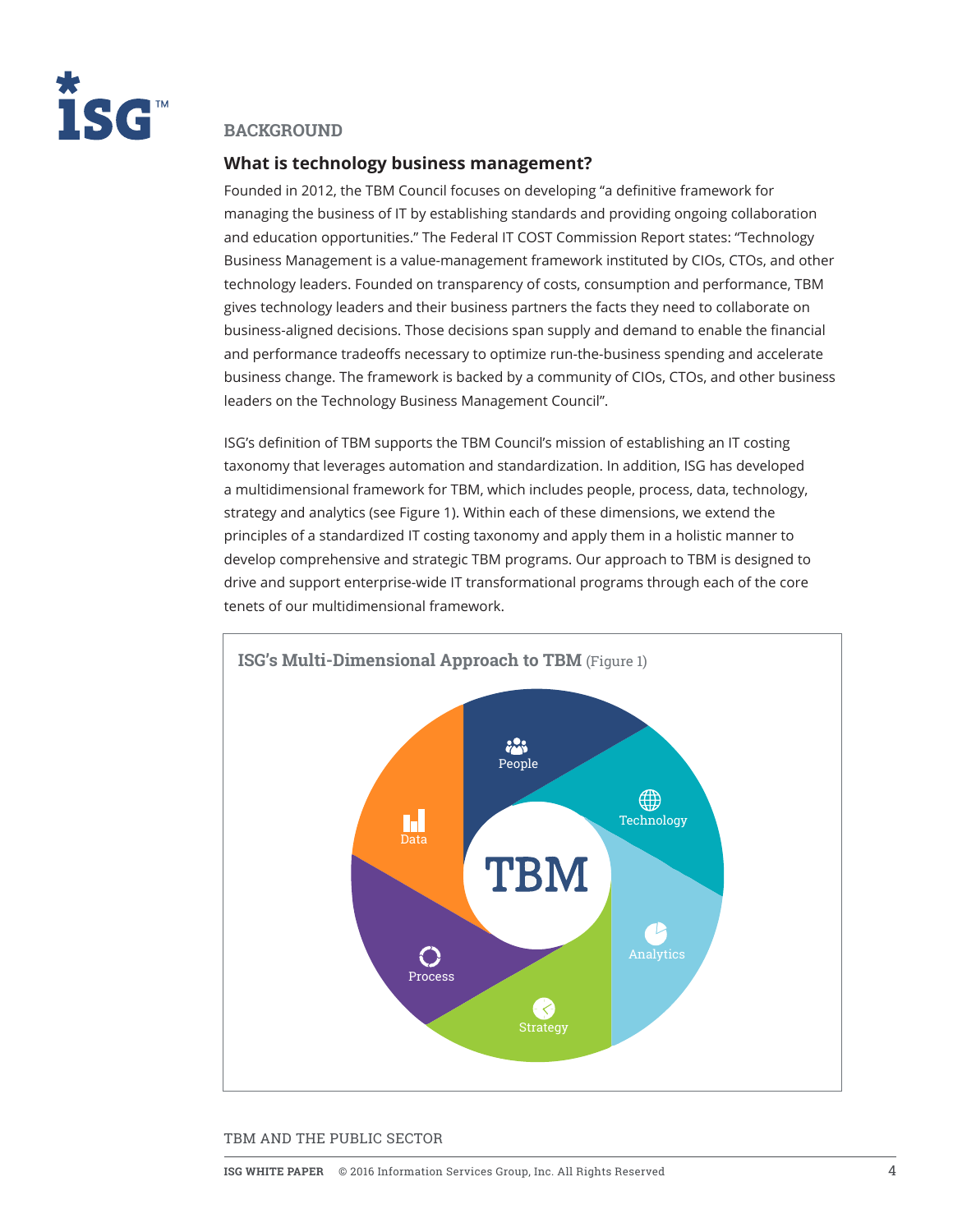

# **Key TBM Definitions**

- TBM Unified Taxonomy This is the conceptual framework for categorizing IT costs. As depicted in Figure 2, the TBM taxonomy is designed to present generally accepted ways of reporting IT costs and producing quality metrics, much like generally accepted accounting principles (GAAP).
- TBM Data Model This is an automated data model designed to generate IT cost insights based on the TBM Unified Taxonomy. The TBM model is used for mapping and allocating IT costs and IT resource consumption. The IT COST Commission report explains that this model is what translates data between the layers of the taxonomy, for example, between IT towers and Applications and Services.

**The TBM taxonomy provides a standard set of categories for costs and other metrics.** (Figure 1)



### **What Is FITARA?**

Congress passed FITARA in 2014 in an effort to improve federal agency IT spending. FITARA is essentially legislation that requires federal agencies to implement improved governance and processes to enhance IT cost transparency so that it can better procure and manage an estimated \$90 Billion of annual federal IT spending.

For 2017, the known IT spending budget for the U.S. government is \$81.7 Billion, with \$55.9 Billion devoted to operations and maintenance (O&M) and \$18.7 Billion to development, modernization and enhancements (DME) across 10,500 data centers. A goal of FITARA is to help shift dollars from O&M to DME, to take advantage of competitively priced services and fund innovation among all federal agencies.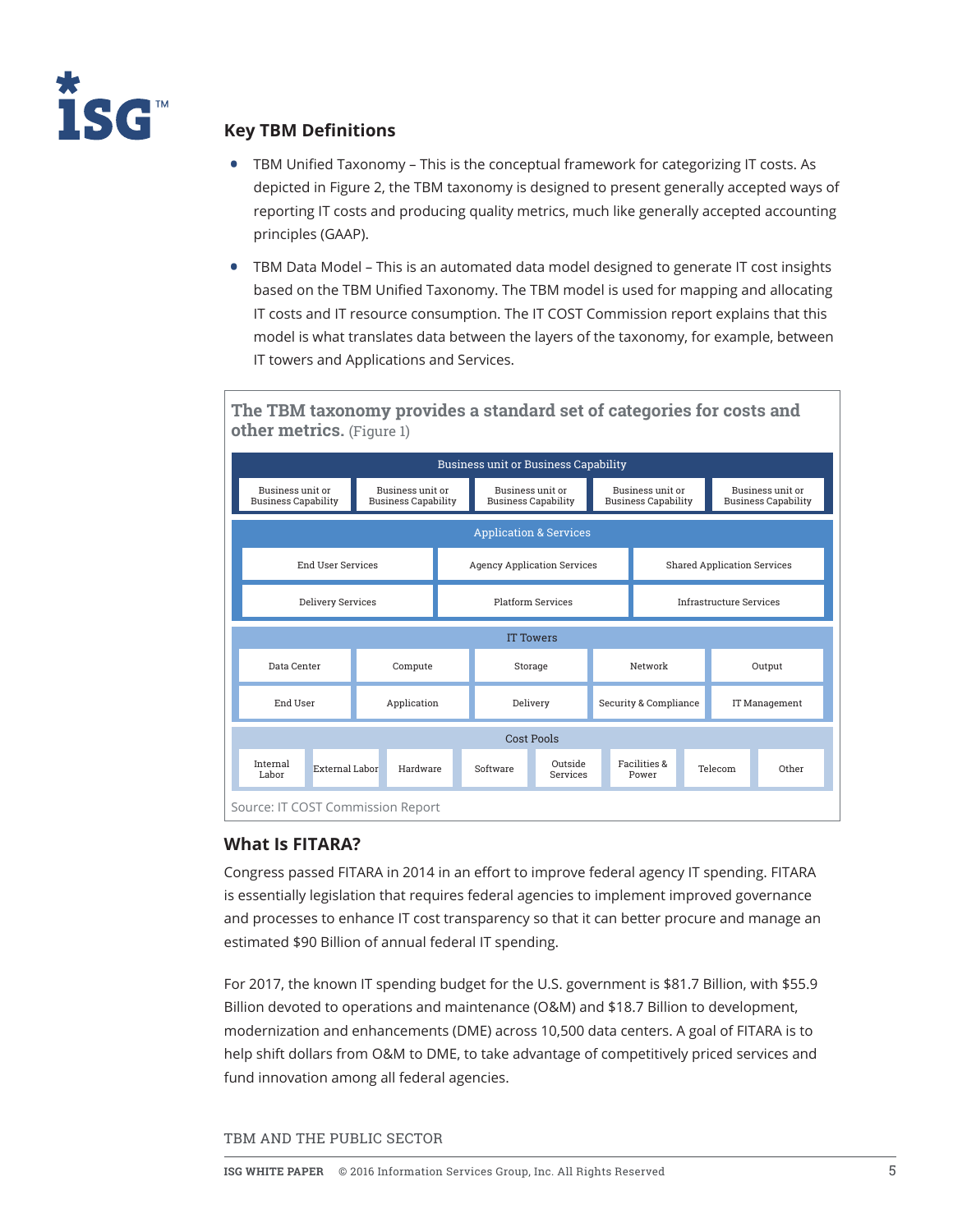

A foundational principle of FITARA is that success will require agency-by-agency teams and require more than just the CIO or a single office to implement. According to GovLoop's recent guide **[FITARA: What You Need to Know](http://direct.govloop.com/fitara-guide)**, the estimate for year-one implementation of an agency FITARA program is about \$3 Million, which includes putting in place a program to achieve IT cost transparency while satisfying governance requirements as outlined by the legislation. A key consideration is that FITARA compliance is essentially an unfunded mandate, meaning no additional budget will be provided to the agencies.

The seven primary requirements for which FITARA holds CIOs accountable include:

- Agency CIO authority enhancements;
- Enhanced transparency and improved risk management in IT investments;
- Portfolio review;
- A federal data center consolidation initiative;
- Expansion of training and use of IT cadres;
- Maximization of the benefit of the Federal Strategic Sourcing initiative;
- A government-wide software purchasing program.

#### **IT COST COMMISSION REPORT SUMMARY**

When IT COST first began, there were no real preconceived notions on the savings potential the TBM taxonomy could have for the U.S. federal government. When the report was complete, it estimated a \$6 billion savings impact. Report findings, recommendations and participants are outlined in **[the Federal IT Cost Commission Report](http://tbmcouncil.org/get-involved/it-cost-commission)**.

#### **IT COST Commission Recommendations**

In total, the IT COST Commission report issues 21 recommendations for agency CIOs and federal leaders. The recommendations were the result of the collective effort of four integrated workstreams, each of which included a mix of private sector experts and partners, public sector representatives and CIOs. The report's recommendations are broken down into five primary categories, including:

- **TBM Taxonomy and Metrics** a standardized language for describing what IT delivers and at what cost, along with consumption and composition for meaningful analysis, benchmarking and planning;
- **Financial Accounting and Reporting**  minor adjustments to the way federal agencies account for IT spending;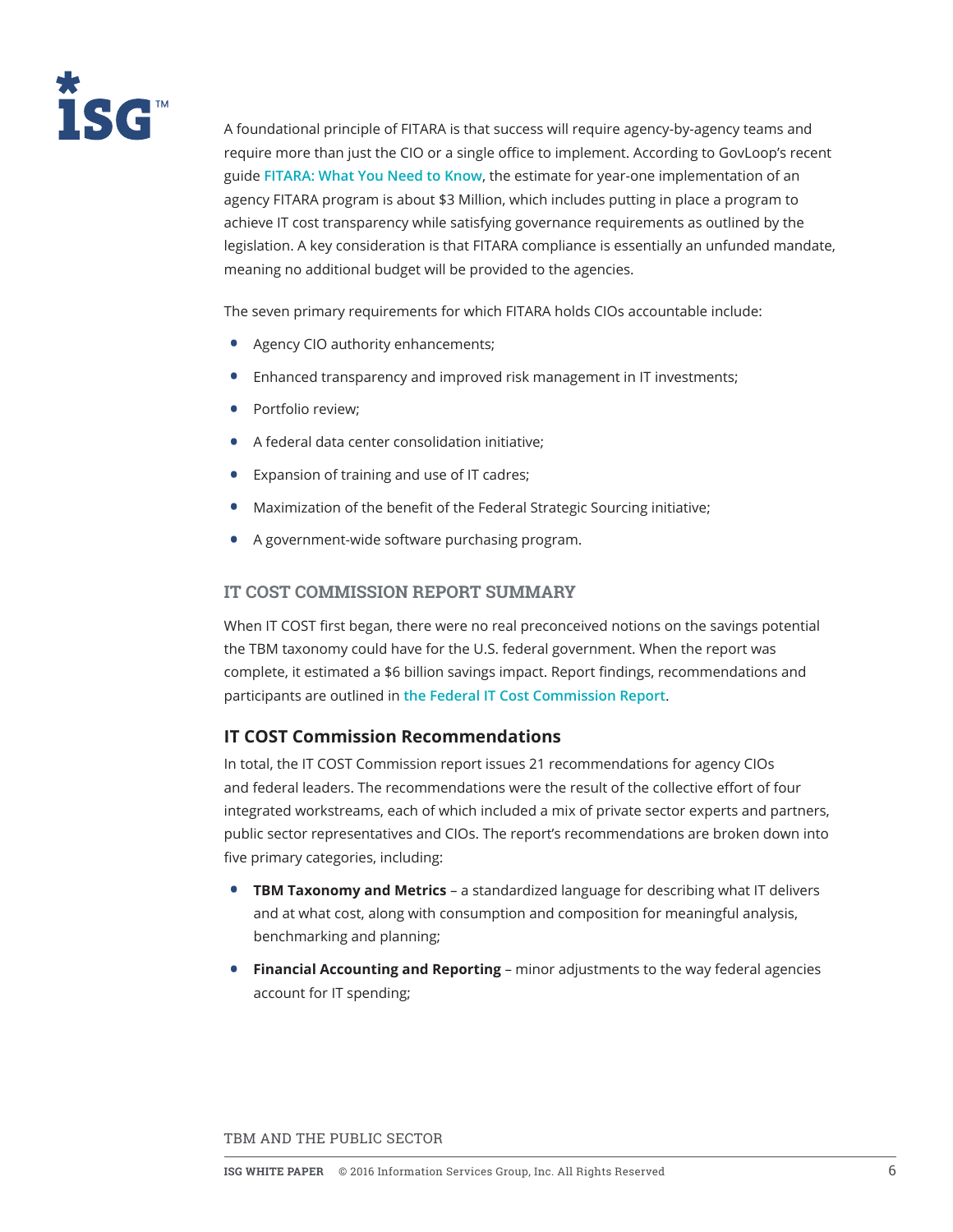

- **Governance and Standards** policies and other steps to ensure TBM programs mature and deliver improved decision-making capabilities;
- **Organizational Capabilities** roles, responsibilities and other human considerations for improved transparency and decision-making;
- **Functional Capabilities** tools, cost modeling and other requirements needed for effective and sustainable transparency.

Of the 21 recommendations, ISG has outlined three that we believe will have the biggest overall impact when implementing a TBM taxonomy to facilitate cost insights across federal agencies. These three recommendations, in order of priority, are:

- **1. Agency CIOs should benchmark significant IT tower and sub-tower costs on an annual** basis. (Recommendation #3)
- **2. Federal agencies should adjust the financial reporting process to ensure IT spend can be identified from other spend.** (Recommendation #7)
- **3. Agency CIOs should take specific steps to ensure better alignment of reporting between their offices and the offices of the Chief Financial Officer and the OMB.** (Recommendation #12)

### **TBM Benefits to the Public Sector**

Among the many enterprise-level objectives facing federal CIOs and CFOs, the standardized IT costing taxonomy also will enable them to:

- Become a transparent broker of services to the business by providing clarity into costs from third parties, such as cloud providers and consultants, and internal consumption and total cost of ownership (TCO) of owned assets, such as servers and storage networks;
- Negotiate better outsourcing contracts by providing a clearer perspective of internal costs and consumption to ensure vendor proposals are complete;
- Benchmark and assess trend analyses of IT costs;
- Accelerate decisions about whether to fund or retire applications, consolidate vendors, migrate applications to the cloud, consolidate storage, servers and data centers or build business cases for technology refresh investments.

### **Public Sector Challenges**

Not unlike the private sector, the public sector needs a strategy to drive adoption of the TBM taxonomy and TBM programs. We often see success in the private sector with TBM when companies link TBM to a broader set of corporate strategic initiatives. By linking TBM with FITARA, the U.S. government has been effective in connecting a transformational IT initiative with a broader governing law. Combining the TBM taxonomy in support of compliance with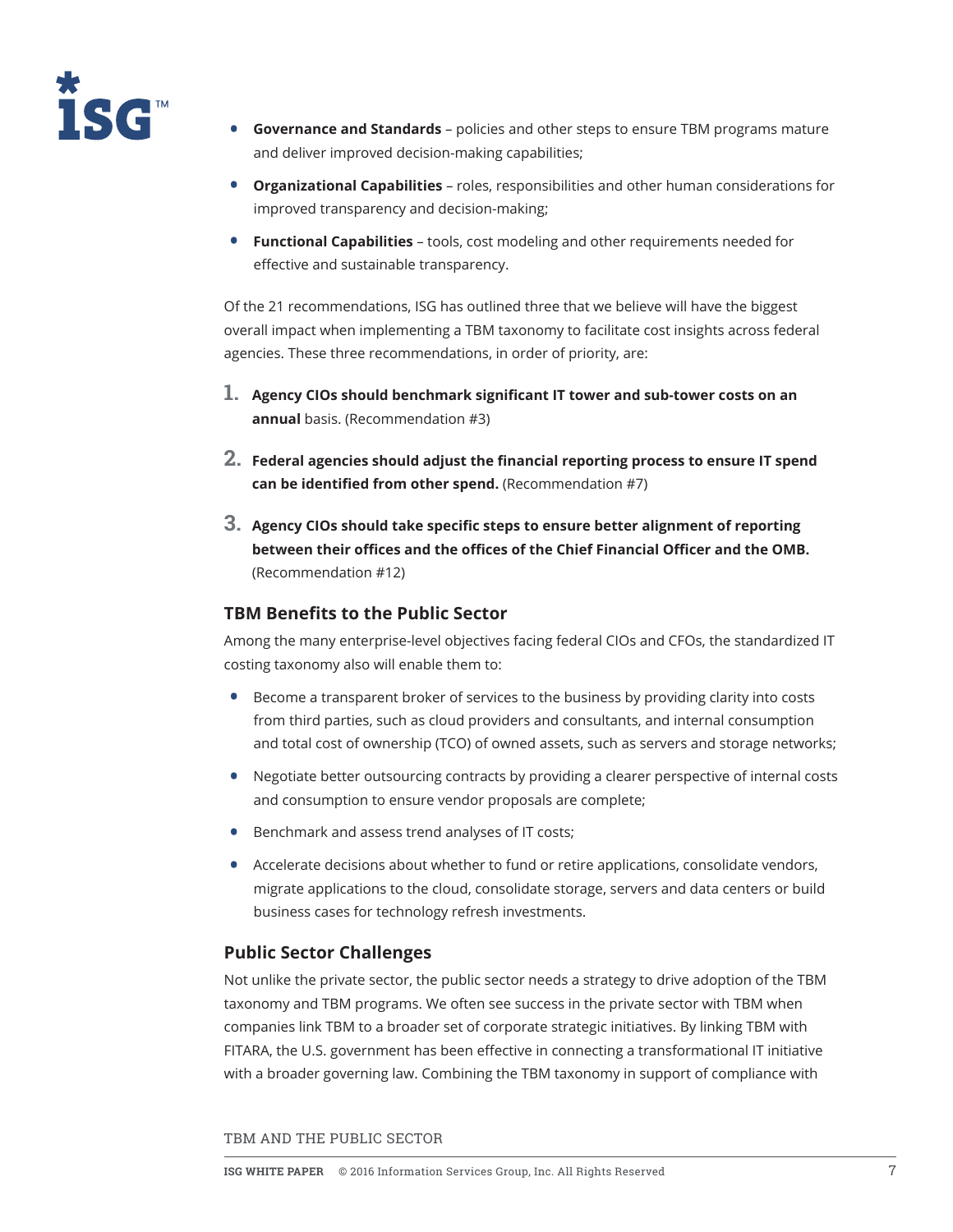

FITARA requirements will be a hurdle for federal agencies unless they place emphasis on the people, process and programs necessary to drive adoption of the TBM data models.

Notable challenges the U.S. government can overcome with a TBM program include:

- CFOs concerned about losing power;
- The lack of knowledge transfer during administration changes and personnel turnover;
- Lack of trust in data among department stakeholders.

The U.S. General Services Administration (GSA) is an early adopter of TBM within the federal government. GSA CIO David Shive says he plans to advocate and educate by "spending a lot of time talking to stakeholders" about how the TBM costing taxonomy has been commercialized across all agencies. Shive adds that he believes people and process are important areas of focus in preparation for implementing a successful TBM program.

### **Private Sector Challenges**

When the IT COST Commission report was publically shared in July 2016, TBM practitioners from the private sector openly shared and discussed the lessons they have learned with TBM. On the topic of organizational alignment and what defines a TBM team, CIO James LaPlaine of AOL said he wished his organization had fully assessed the requirements of a TBM office earlier; the firm has had a TBM office for just six months but began its TBM journey several years ago. Shive, on the same topic, said "the quickest way to fail is without a TBM management function [in place]."

In the private sector, many organizations lead with an approach to implement the TBM taxonomy with less emphasis placed up front on people, process and program. AOL's challenges, in the absence of a dedicated TBM team, are consistent with those of other private sector organizations pursuing a TBM journey. According to LaPlaine, AOL moved forward with strategic cloud initiatives "to achieve groundswell and link TBM to IT transformation," and now invests significant time in the internal marketing of TBM, which is building credibility for the TBM approach as it drives creative awareness and adds operational efficiencies and value.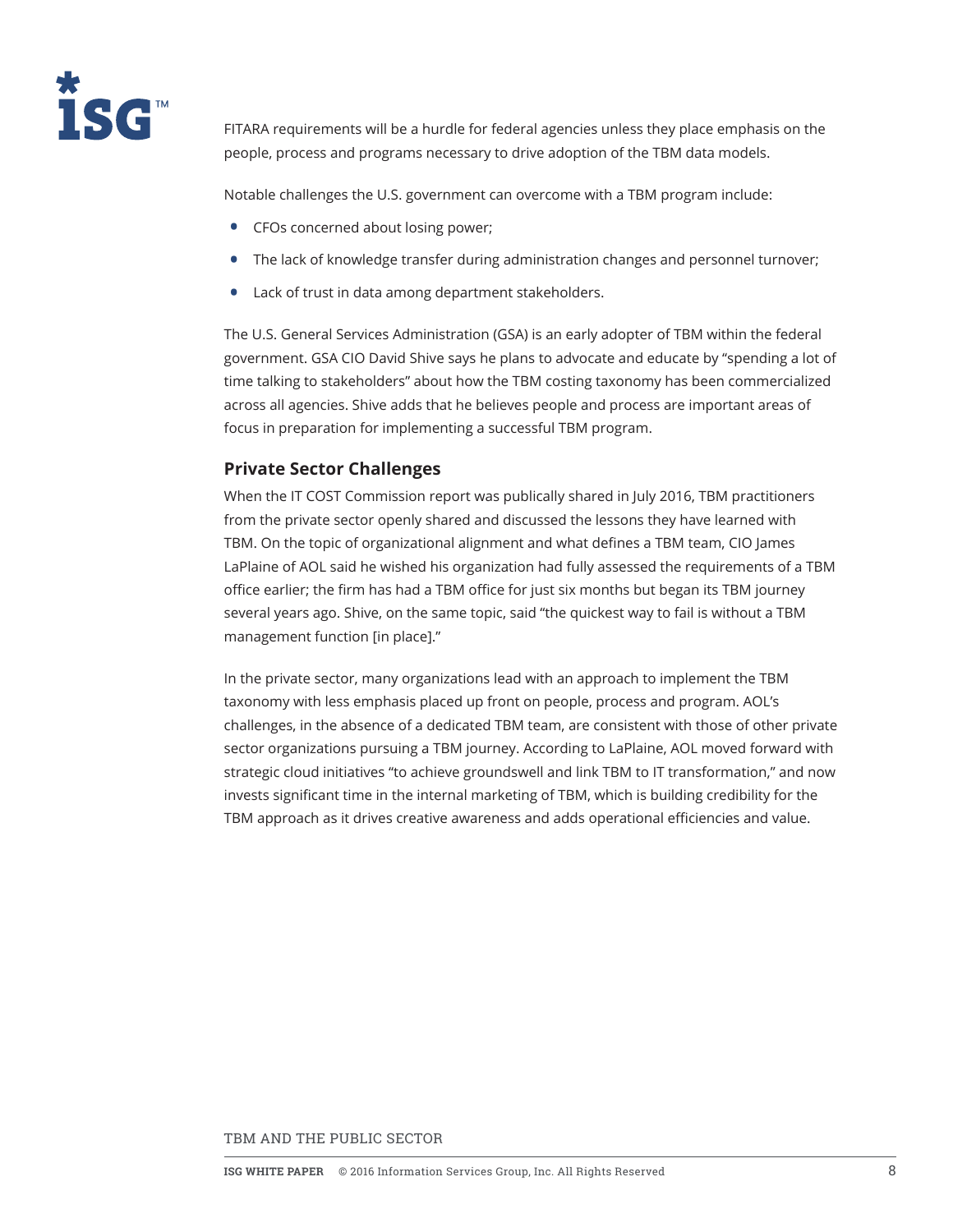

# **CONCLUSION**

The TBM Council, now in its eighth year, has made great advancements in defining industry standards for the TBM taxonomy and approach for costing IT services. With a board of directors comprised of private sector CIOs, the TBM Council has a wealth of information about the standardized taxonomy to share with public sector organizations, including the U.S. federal government, state and local agencies and institutions of higher education.

With growing interest in controlling IT spend and increasing the need for transparency with taxpayers, the U.S. federal government now can align with the commercial sector in taking advantage of the TBM taxonomy, TBM data models and accompanying best practices. The ongoing collaboration of public and private sector work in the field of TBM makes it more likely that organizations will align with TBM principles to achieve better IT cost transparency to fund innovation and progress into the digital era.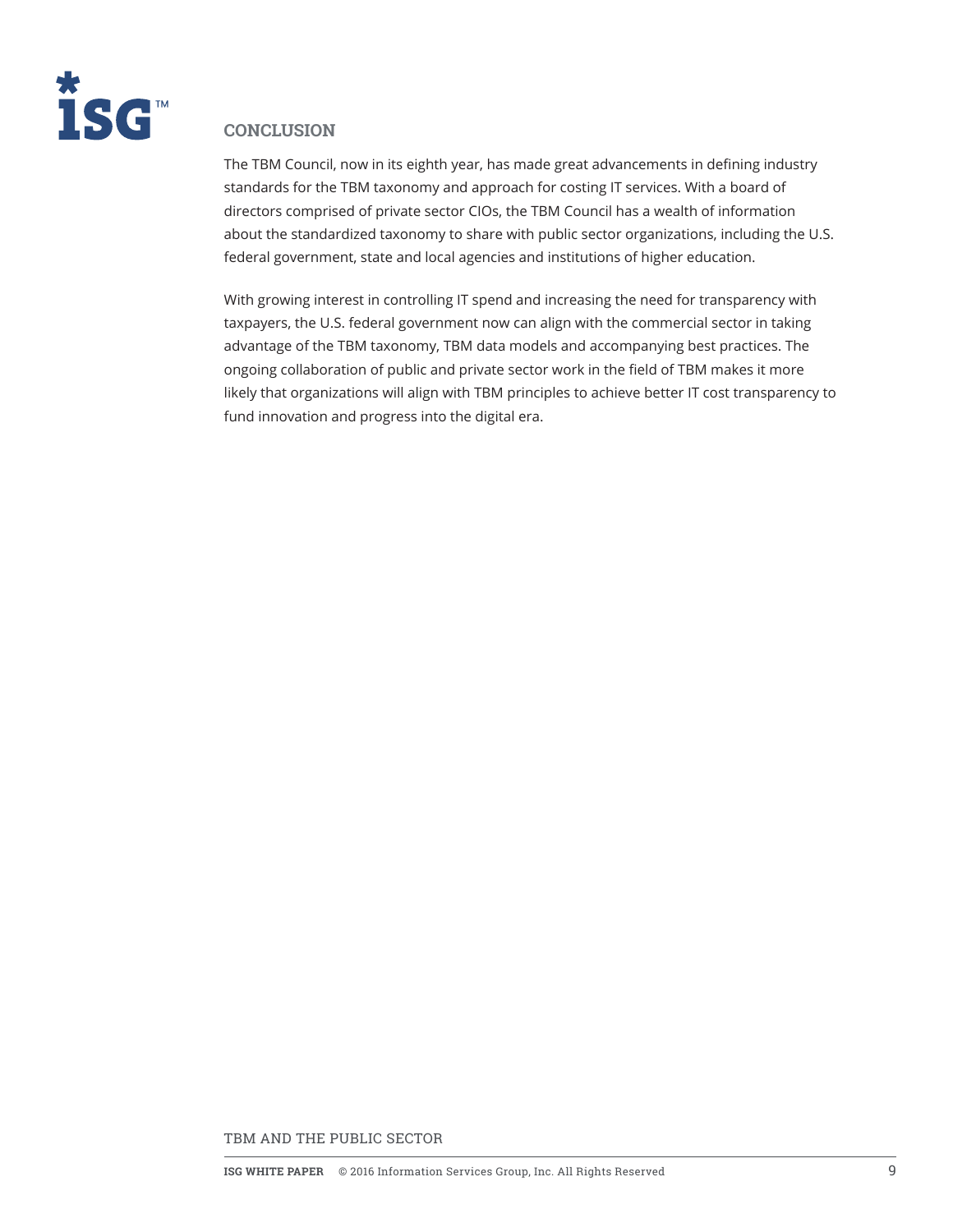# ABOUT THE AUTHOR

# **TBM AND THE PUBLIC SECTOR: An Overview of the IT Cost Commission and Fitara Published Sep 21,2016**



**ALEX-PAUL MANDERS** ISG TBM Practice Lead, Americas

Alex-Paul works closely with enterprise leaders, IT finance managers and IT business unit leaders to help implement the discipline of Technology Business Management (TBM) into their organizations and optimize their enterprise IT. He advises both commercial and public sector organizations on the adoption of TBM programs, designs fact-based analytical strategies and supports broader IT transformation initiatives. His development of a strategic TBM multidimensional framework addressing people, process, data, analytics, technology and strategy is part of ISG's industry-leading set of market best practices and methodologies. His thought leadership has been featured in CIO Review, MiddleMarket Executive and the TBM Council's book The Four Value Conversations CIOs Must Have with Their Businesses.

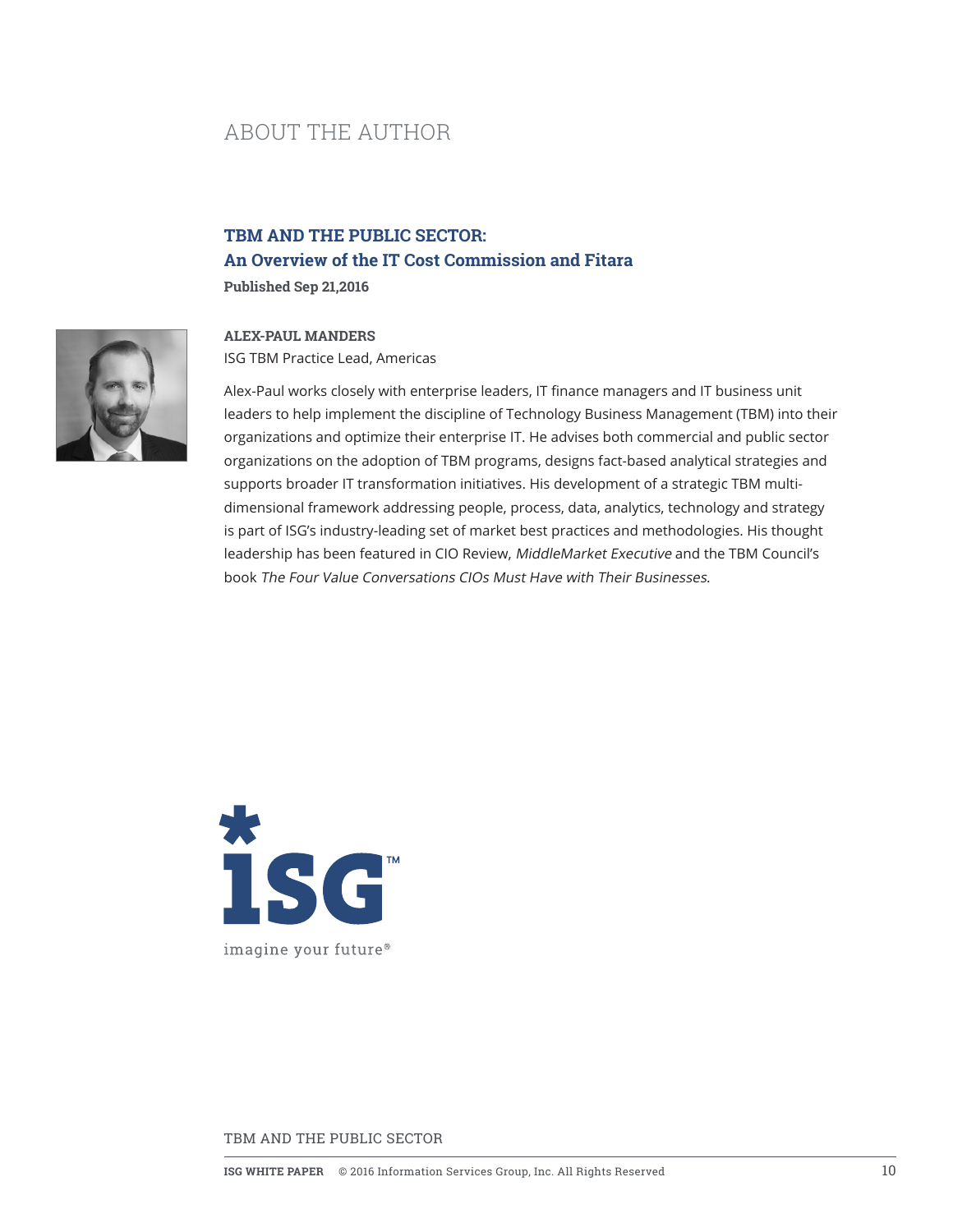# ABOUT THE AUTHOR

# **TBM AND THE PUBLIC SECTOR: An Overview of the IT Cost Commission and Fitara**

**Published Sep 21,2016**



#### **PAUL SCHMIDT**

Partner, ISG Americas

As a leading expert in globalization, Paul advises clients across industries on information technology and digital strategies, optimization and outsourcing. He has deep experience in global operations and creative approaches to business growth, including captive operations, joint ventures, build-operate-transfers, and mergers and acquisitions. He recently helped a global consumer packaged goods organization save more than 40 percent by realigning its captive, joint venture and offshore operational strategies worldwide. Paul also assisted a major retail company redesign its global customer digital model to improve quality and increase transparency for executive decision-making. Prior to ISG, Paul served as CEO of a number of software and technology start-up companies.